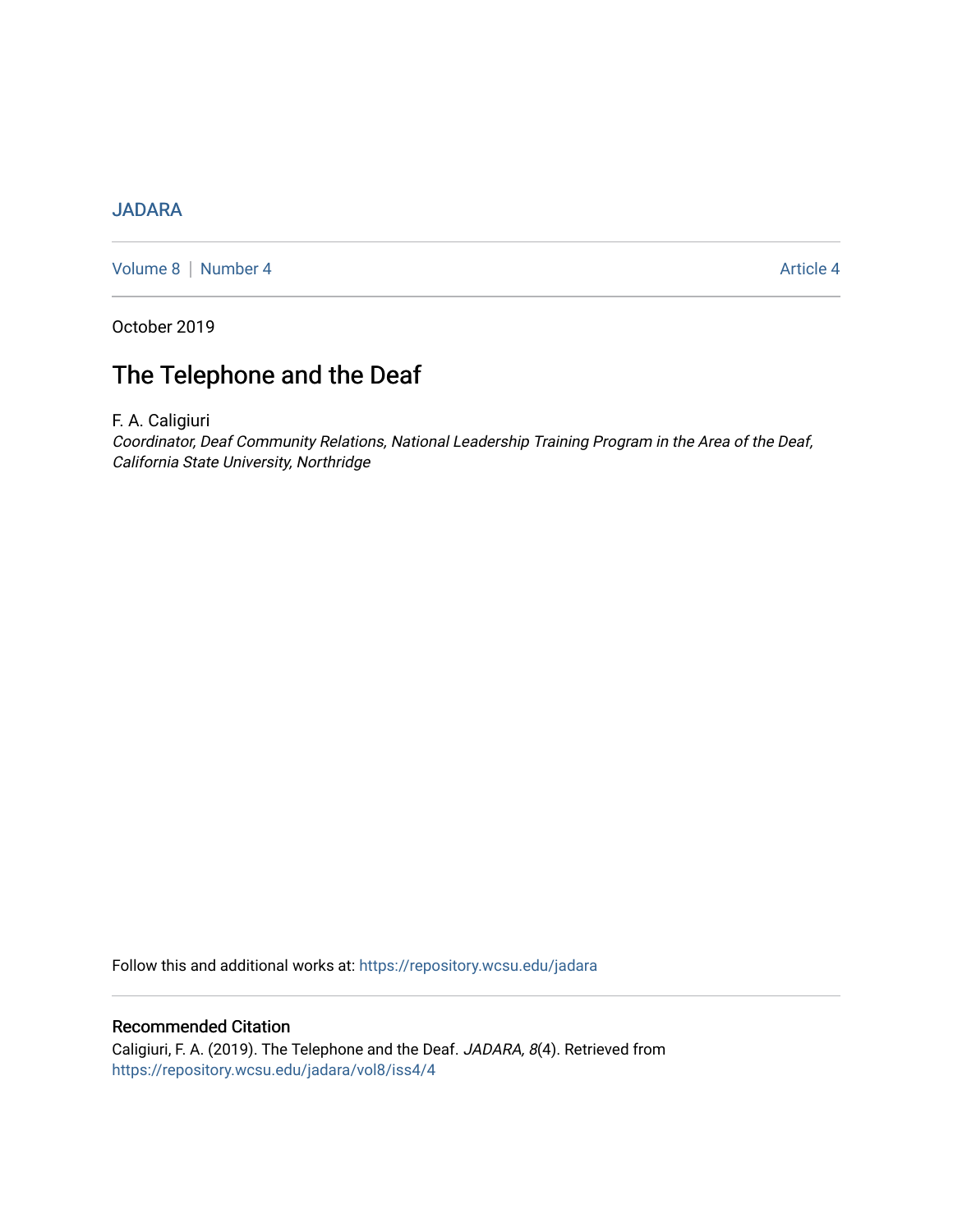## THE TELEPHONE AND THE DEAF

## F. A. CALIGIURI

The telephone, originally inspired by the hope of aiding deaf people, has placed them at an economic disadvantage. Now that the teletype (TTY) has been adapted to transmission via the telephone, deaf persons can enjoy communications at a distance. Unfortunately, the TTY in any of its versions is not inexpensive, costing at a minimum about \$250 to purchase. Upkeep is fairly expensive, and the relatively slow transmission speed results in higher user charges by the telephone companies (Schein and Delk, 1974, pp. 69 and 71).

Since 1964 and even today old Western Union machines hooked up to electronic couplers (Phonetypes) are the chief means by which deaf people can use the telephone. There are several models of teletypewriters, but the old machines are the least expensive. However, these are obsolete, extremely cumbersome and not particularly pleasing to the eye. The April, 1974, issue of the publication of the Typewriters for the Deaf, Inc., states that an agreement had been entered into between the American Telephone and Telegraph Company and TDI whereby AT&T and some of its operating companies will provide surplus equipment to deaf people. Even so, the cost of reconditioning this equipment and adapting for transmission over telephone lines is no small investment.

In 1973, the Phonics Corporation developed a "TV Phone" in which printed letters are flashed on a TV screen and SICO, Inc. came out with a portable TTY, the "Manual Communication Module" communications system by which letters are formed by light-emitting diodes. Both the TV Phone and SICO's MCM have built-in terminal units so that couplers as separate items of equipment are dispensed with.

The 1973-1974 International Telephone Directory of the Deaf contains 3340 entries. The Deaf Population of the United States (Schein and Delk, 1974) reports that as of 1972, there were 13,362,842 people with some hearing impairment of which 1,767,046 were deaf. Figures released by American Telephone and Telegraph place the number of telephones at 110,000,000, or

1

Mr. Caliguiri is Coordinator, Deaf Community Relations, National Leadership Training Program in the Area of the Deaf, California State University, Northridge.

JRD Vol. 8 No. 4 Apr. 1975 1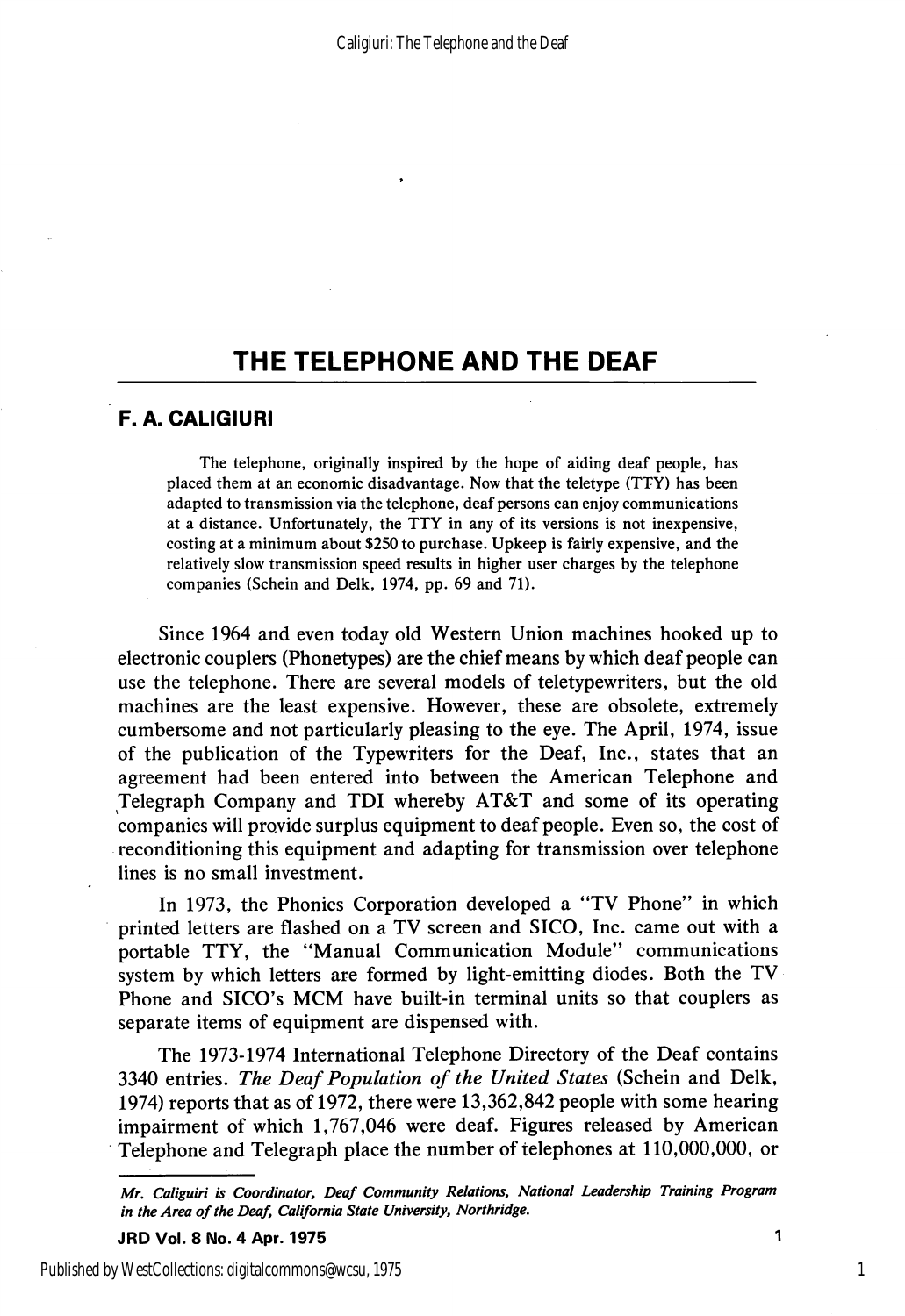#### THE TELEPHONE AND THE DEAF

one telephone for every two persons in the United States. Simple arithmetic shows that there is only one TTY to every 530 deaf persons, or one TTY to every 4000 with a hearing impairment. There are no figures to indicate how many of these people subscribe to telephone service, but from the number of TTY's in service, it would seem that not many deaf people have or use telephones. Until more devices are made available, deaf persons will continue to be penalized by the inaccessibility of telecommunications. A person who is either deaf or for whom amplification equipment is of little or no value cannot pick up the phone and make a purchase at a department store. He or she cannot contact the police in an emergency. In fact, deaf people are deprived of all the services available to hearing people and which they take for granted.

If one were to include among potential TTY users a conservative estimate of four hearing relatives to each deaf individual, then there would be one TTY to every 16,000 persons, and finally, one TTY to every 32,000 telephones in the United States. One can deduce from the above figures that inability to use the telephone on the same basis as the hearing has indeed hampered deaf people to a great extent in their quest for equal status in the social and economic structures of our culture.

Recently the Pacific Telephone Company established a bilingual phone service for Spanish-speaking Californians. The cost of the project was placed at \$500,000 and the company expects this cost to be offset by the increased use of phone service by Spanish-speaking people.

It appears that the time has come for American Telephone and Telegraph Company, through one or more of its regional companies, to explore the feasibility of subsidizing the manufacture of compact communication equipment and distributing it to users in the same manner that the telephone is subscribed for. Deaf persons and their relatives and friends, schools, service agencies, the medical and dental professions, hospitals, business establishments, banks, department and community stores, retail outlets, theaters and restaurants — all will want to be on the receiving end of communication with deaf people. On the educational side, the introduction of the telephone and its usage to young deaf school children may contribute to the rapid development of reading and language skills. Deaf people themselves will be able to utilize the service of "hot lines," contact the police and fire departments, take advantage of answering and news services — in fact, opt for practically the whole gamut of services associated with the telephone.

As with the service for Spanish-speaking people, the tremendous increase in the use of phone service by deaf and severely deafened people would more than offset the cost of the equipment.

To the deaf person, the telephone is a constant reminder of his handicap and of his dependence on others for its use. It also stands as an invisible barrier to his vocational advancement, for he has found from sad experience that in employment he is often considered for promotion only to positions 2 JRD Vol. 8 No. 4 Apr. 1975

2